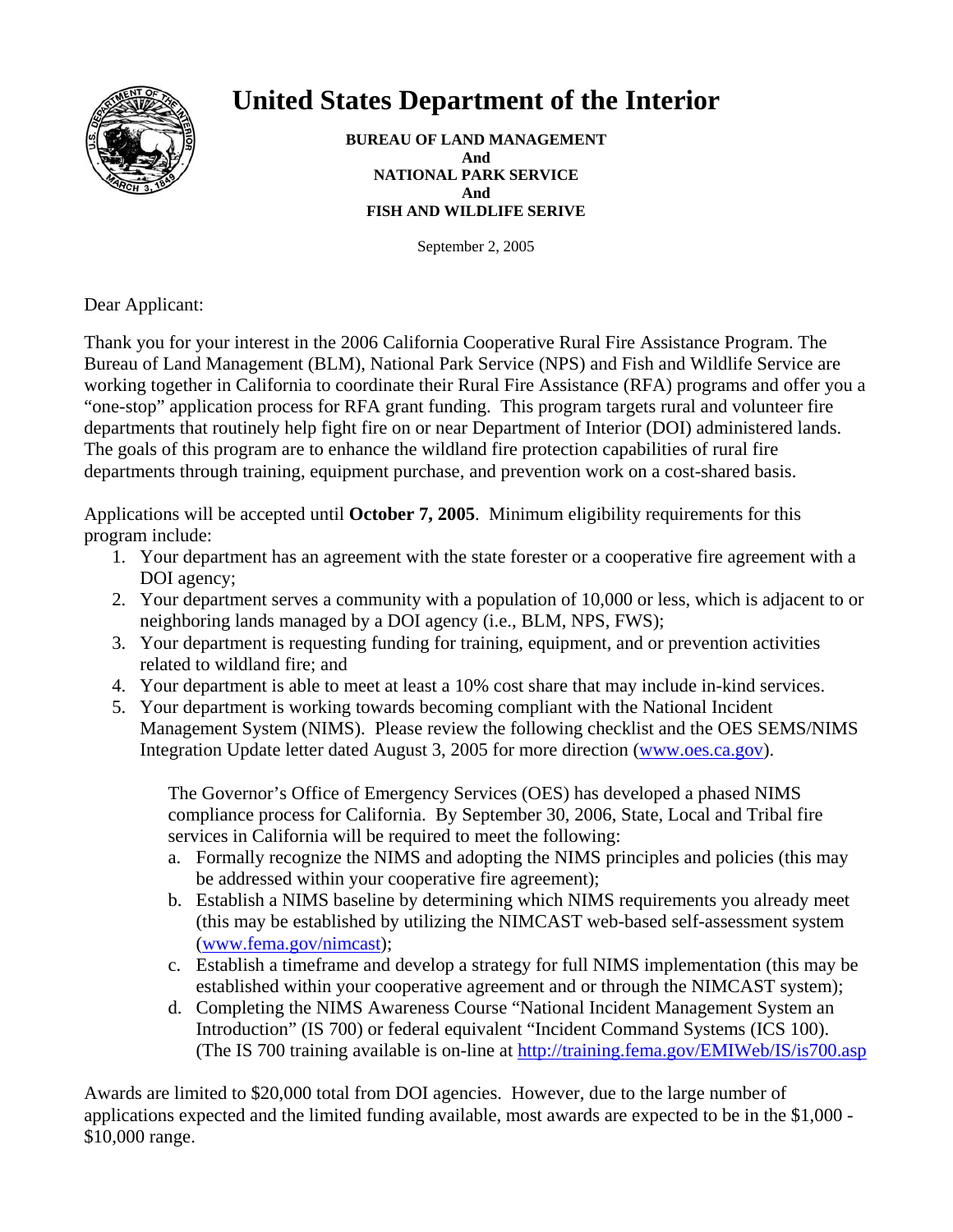Please review all attachments to this letter including the application and supplemental forms, timelines, and selection criteria. All applications will be evaluated against the selection criteria and funding awarded on a competitive basis. There may be additional application procedures depending on the selecting agency's requirements. You will be notified in writing about your selection status and any of subsequent requirements.

For additional information on the RFA program please visit www.fireplan.gov/step1.cfm or contact the following California RFA representatives: BLM- Miriam Morrill at (916) 978- 4436, NPS- Bob Appling at (360) 696-7540 or FWS- Jessica Wade at (916) 978-6181.

For assistance with the application process, contact your local BLM field office, NPS Field Station, and or National Wildlife Refuge for additional information. To locate the office nearest to your department, please view the maps located on the following websites:

BLM Locations: http://www.ca.blm.gov/fieldoffices.html. NPS Locations: http://data2.itc.nps.gov/parksearch/state.cfm?st=ca FWS Locations: http://pacific.fws.gov/# (click on California)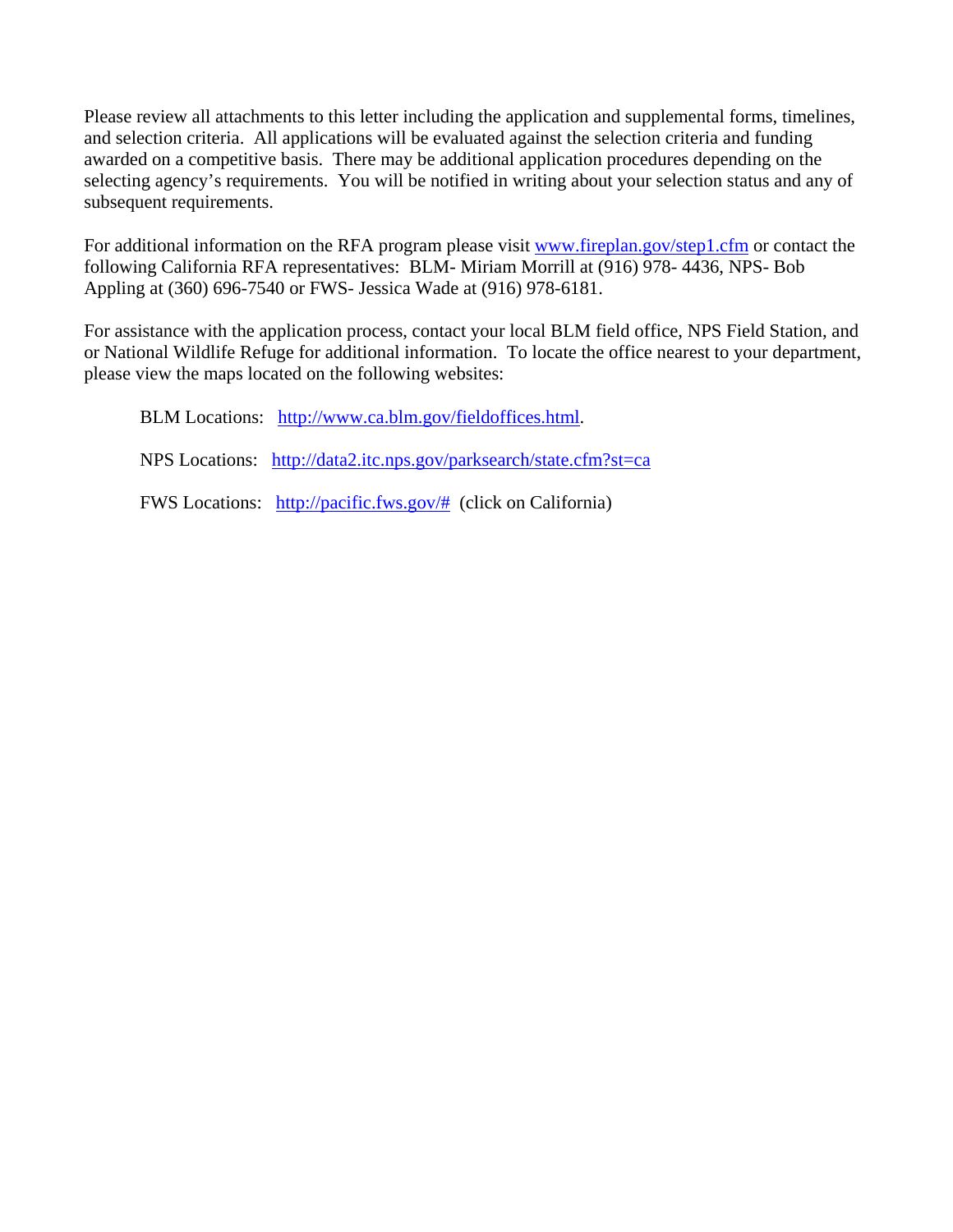#### **2006 California Cooperative Rural Fire Assistance Grant Application Instructions**

## **Background:**

Rural Fire Assistance (RFA) funding can be used for training, equipment and/or prevention activities that improve safety and wildland firefighting capacity. Products and services that qualify for funding include, but are not limited to:

- o Training
	- Basic, advanced, or refresher wildland fire training
	- Simulation drills
	- Training for future recruitment needs
- o Equipment
	- **Personal Protective Equipment (PPE)**
	- Radios (P25's compliant only)  $\&$  other communication equipment
	- **Pumps, hose, shovels, Pulaski's, & other non-capitalized wildland fire equip** *(Non-capitalized equipment purchases are those items with a cost less than \$10,000)*
- o Fire Mitigation/Prevention/Education
	- Home and community protection planning (i.e., inspections, evaluations, and evacuation plans)
	- Educational products with topics related to defensible space, fire prevention and fire ecology
	- Community workshops such as Firewise

#### **Application Process:**

The following are required components of your RFA application:

- 1. The 2006 California Cooperative Rural Fire Assistance Application
- 2. 2006 Grant Application Supplemental Information Form
- 3. An itemized list of your request(s), their respective costs and your match

4. Information about your department's status for NIMS compliance. When have or will have your department's personnel taken IS 700 or ICS 100? When and how do you expect to meet the other components of NIMS compliance?

Your application will need to show a minimum 10% matching contribution to the total project/activity cost. You can find guidance to federal grant matching requirements at www.omb.gov sections A-102 C .24 or A-110C .23 and fund-raising ideas from www.action-training.com/raising-matchingfunds.asp).

The application packet much be received by **October 7, 2005. Incomplete** or **late** applications will not be considered for funding. Please mail your packet to:

> **BLM – California State Office ATTN: Miriam Morrill, Rural Fire Assistance Program 2800 Cottage Way, W-1834 Sacramento, CA 95825**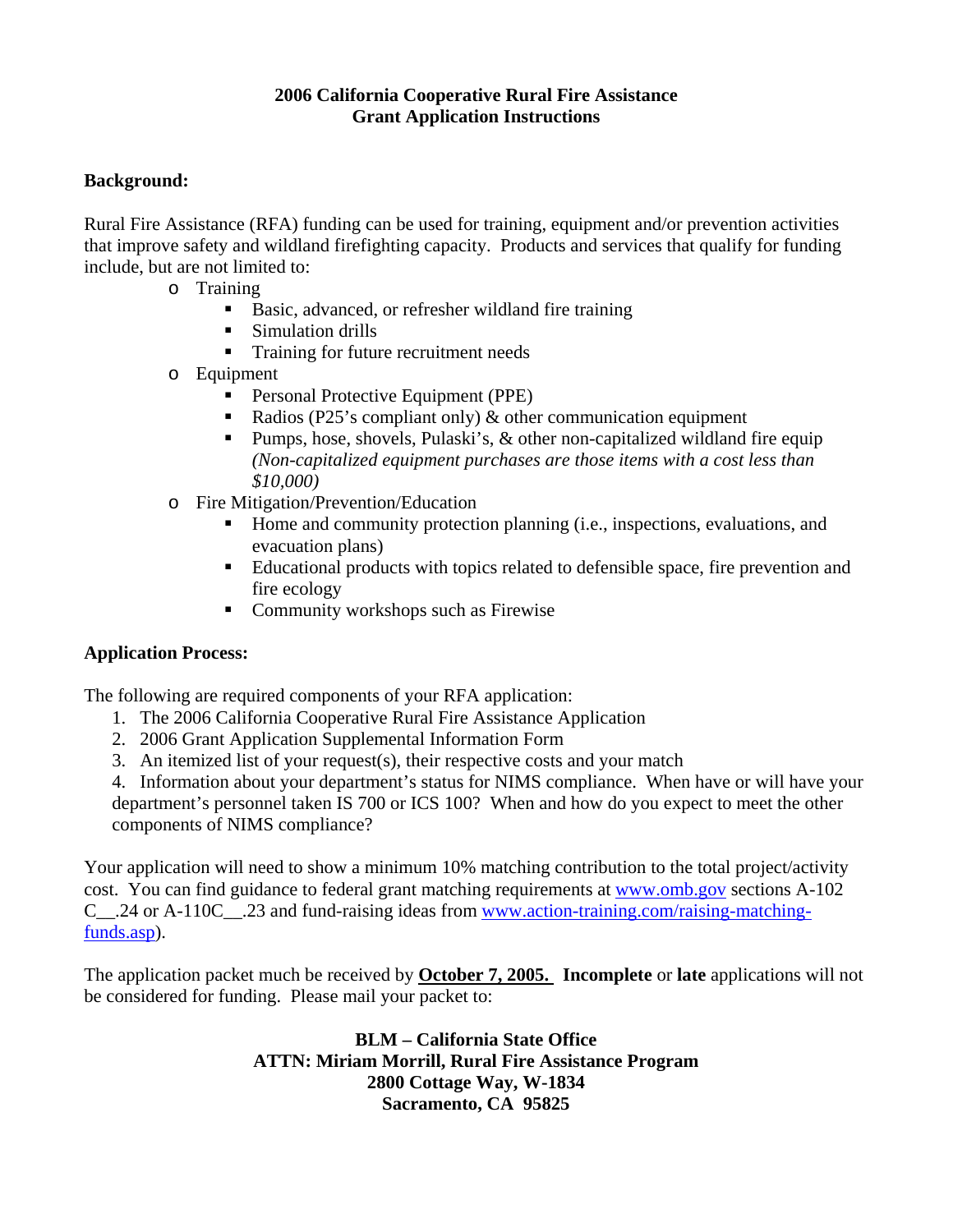## **Timeline:**

Applications will be reviewed, evaluated, and ranked by individual agency panels between October and December, 2005. The California Cooperative Rural Fire Assistance Committee will compile agency review panel recommendations and make final funding selections. In the following months, successful applicants will be notified of the amount of their assistance award. Additional forms will then need to be completed and an assistance agreement between the funding agency and the fire department will be developed or an existing agreement modified. Once all required paperwork is completed and returned, payment will be made by electronic funds transfer to the fire department's designated financial institution.

# **Funding Priorities:**

Priority grant selections will be based on a department's organizational/operational profile, as follows:

- Operates as a fire department serving a rural population of 10,000 people or less
- Members lack wildland fire personal protective equipment (PPE)
- Members lack wildland fire training OR need updating/advanced course work
- Basic safety equipment is not available for wildland firefighting (including, but not limited to, radios, first aid kits, hand tools)
- Wildland fire prevention programs/activities not available locally
- Regularly assist BLM, NPS, and or FWS in wildland fire suppression actions
- Regularly assist in protecting BLM, NPS, or FWS public lands
- High percentage of wildland/urban interface protected relative to other applicants
- High percentage of "Communities-At-Risk" relative to the other applicants
- High frequency of responses to wildland/urban fire incidents in local area

If your department does not fit the operational profile, as listed above, do not be discouraged from applying to this grant program. These are ranking criteria for a competitive grant process. Applications that meet the grant requirements, but are not funded due to a low-ranking or are post-marked after the closing date, will be compiled for evaluation and development of alternative assistance strategies.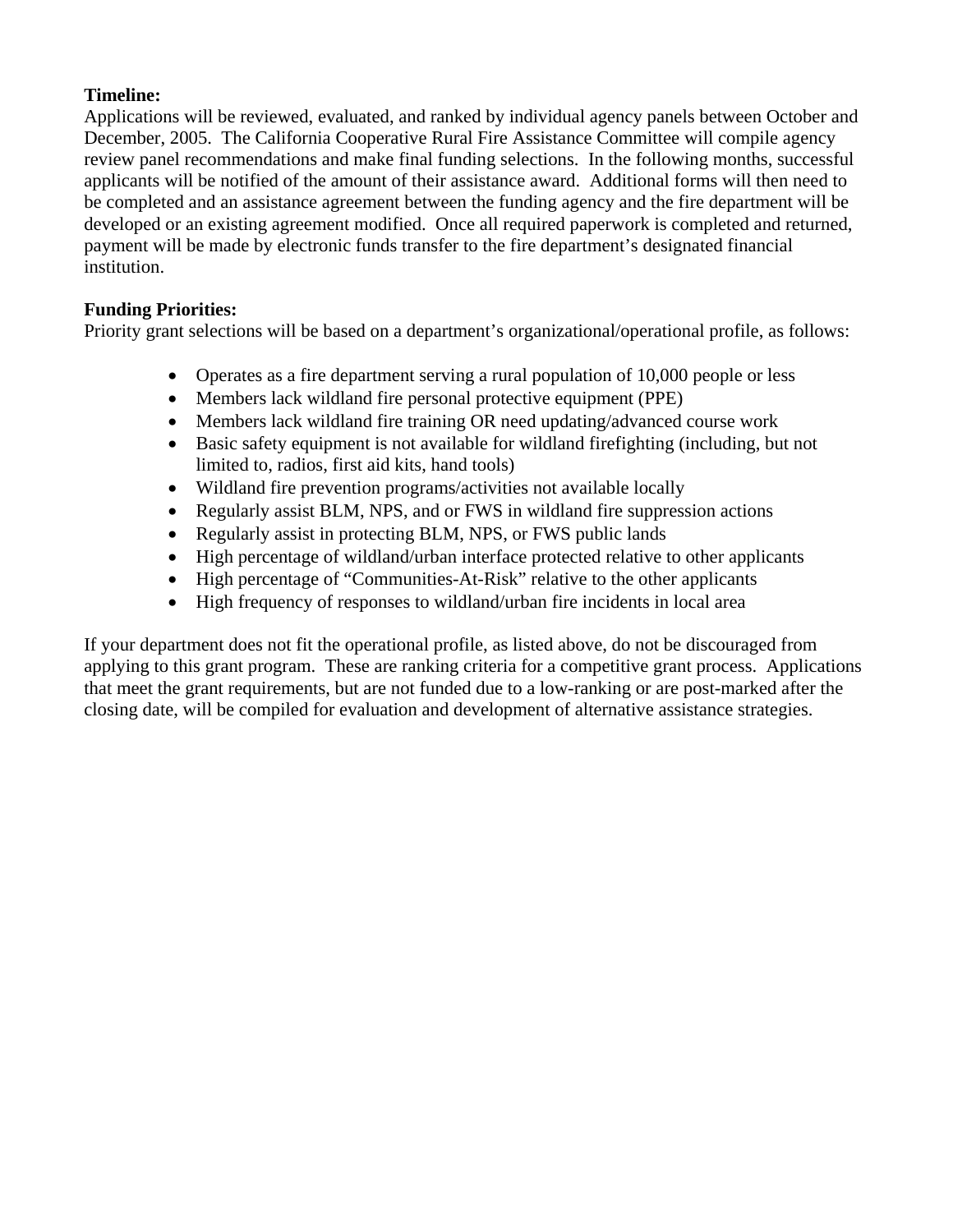| 2006                                                                                                                                                                                                                           |     |  |                                       |
|--------------------------------------------------------------------------------------------------------------------------------------------------------------------------------------------------------------------------------|-----|--|---------------------------------------|
| <b>California Cooperative Rural Fire Assistance Application</b>                                                                                                                                                                |     |  |                                       |
| Fire Department Name:                                                                                                                                                                                                          |     |  | Date Submitted:                       |
| Fire Department mailing address:                                                                                                                                                                                               |     |  |                                       |
| Fire Department Contact Person:<br>Fire Department Business Phone Number:                                                                                                                                                      |     |  |                                       |
| <b>Your Cooperative Agreement Number:</b><br>Tribal State<br>Your Cooperative Fire Agreement is with: DOI Agency (BLM, FWS, BIA, NPS)<br>  None                                                                                |     |  |                                       |
|                                                                                                                                                                                                                                |     |  |                                       |
| Agency Address: Management of the Contractor of the Contractor of the Contractor of the Contractor of the Contractor of the Contractor of the Contractor of the Contractor of the Contractor of the Contractor of the Contract |     |  |                                       |
| Nearest Bureau of Land Management (BLM), National Park Service (NPS) or Fish and Wildlife Service (FWS) Office:                                                                                                                |     |  |                                       |
| <b>Community Population:</b><br>Number of wildland-urban intermix acres protected<br>by Fire Dept:                                                                                                                             |     |  | <b>Congressional District Number:</b> |
| Average annual number of wildland fire responses within primary response area: (Do not include mutual aid responses)                                                                                                           |     |  |                                       |
| Average annual number of responses to BLM, NPS, and or FWS wildland fires:                                                                                                                                                     |     |  |                                       |
| Average annual number of wildland mutual aid responses:                                                                                                                                                                        |     |  |                                       |
| Number of Fire Department wildland fire engines:                                                                                                                                                                               |     |  |                                       |
| Total number of active members on the Fire Department:                                                                                                                                                                         |     |  |                                       |
| Does the Fire Department currently have wildland fire Personal Protective Equipment (PPE) for all active members?<br>$\Box$ No<br>Yes                                                                                          |     |  |                                       |
| If not, how many members are not equipped with PPE?                                                                                                                                                                            |     |  |                                       |
| How many members of your Fire Department do not meet your basic firefighter safety training?                                                                                                                                   |     |  |                                       |
| Have you analyzed your Fire Department's wildland fire prevention program needs?                                                                                                                                               | Yes |  | $\log$                                |
| Have you requested or received funding this year from another source? (e.g., US Forest Service/California Department of Forestry and<br>Fire Protection's Volunteer Fire Assistance Program) If so, how much?                  |     |  |                                       |
| Has your Fire Department received any RFA funding in the past 3 years? If yes, how much?                                                                                                                                       |     |  |                                       |
| Total cost of Equipment/Supplies/Training/Prevention (requested amount plus matching): \$                                                                                                                                      |     |  |                                       |
|                                                                                                                                                                                                                                |     |  |                                       |
| Department's Matching Contribution (min. 10% private match): \$                                                                                                                                                                |     |  |                                       |
| Name and Title of Requestor:                                                                                                                                                                                                   |     |  |                                       |
| Name and Title of Department of the Interior Officer reviewing:                                                                                                                                                                |     |  |                                       |
| FOR DEPARTMENT OF THE INTERIOR USE                                                                                                                                                                                             |     |  |                                       |
| Date Department of the Interior Official Reviewed:                                                                                                                                                                             |     |  |                                       |
|                                                                                                                                                                                                                                |     |  |                                       |
|                                                                                                                                                                                                                                |     |  |                                       |